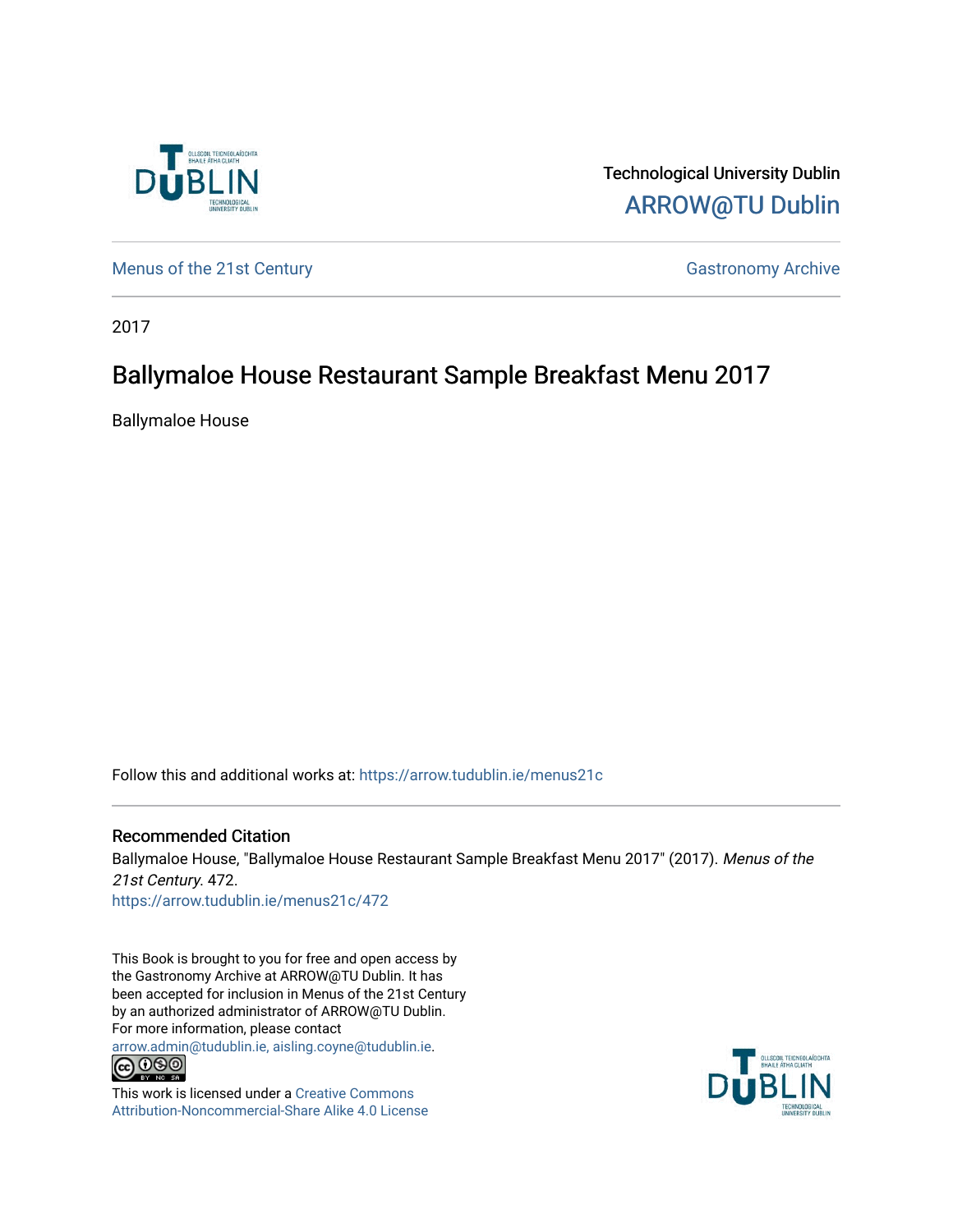## *From our buffet*

*Fresh Orange Juice or Grapefruit Juice*

*~*

*Breakfast Fruit Salad (Prunes, Apricots, Bananas and Raisins) Compôte of Seasonal Fruit Fresh Natural Yoghurt from the Cookery School Farm Labneh with Local Honey and Pistachio Nuts Ballymaloe Nut and Grain Muesli Fresh Fruit Muesli Homemade Granola Porridge from Macroom Stoneground Oatmeal*

*A Selection of Breads from our Kitchen Gluten Free Bread available on request Local Honey Seville Orange Marmalade Jam made from our Garden Fruit Organic Unpasturised Cream & Butter from the Farm* 

*~*